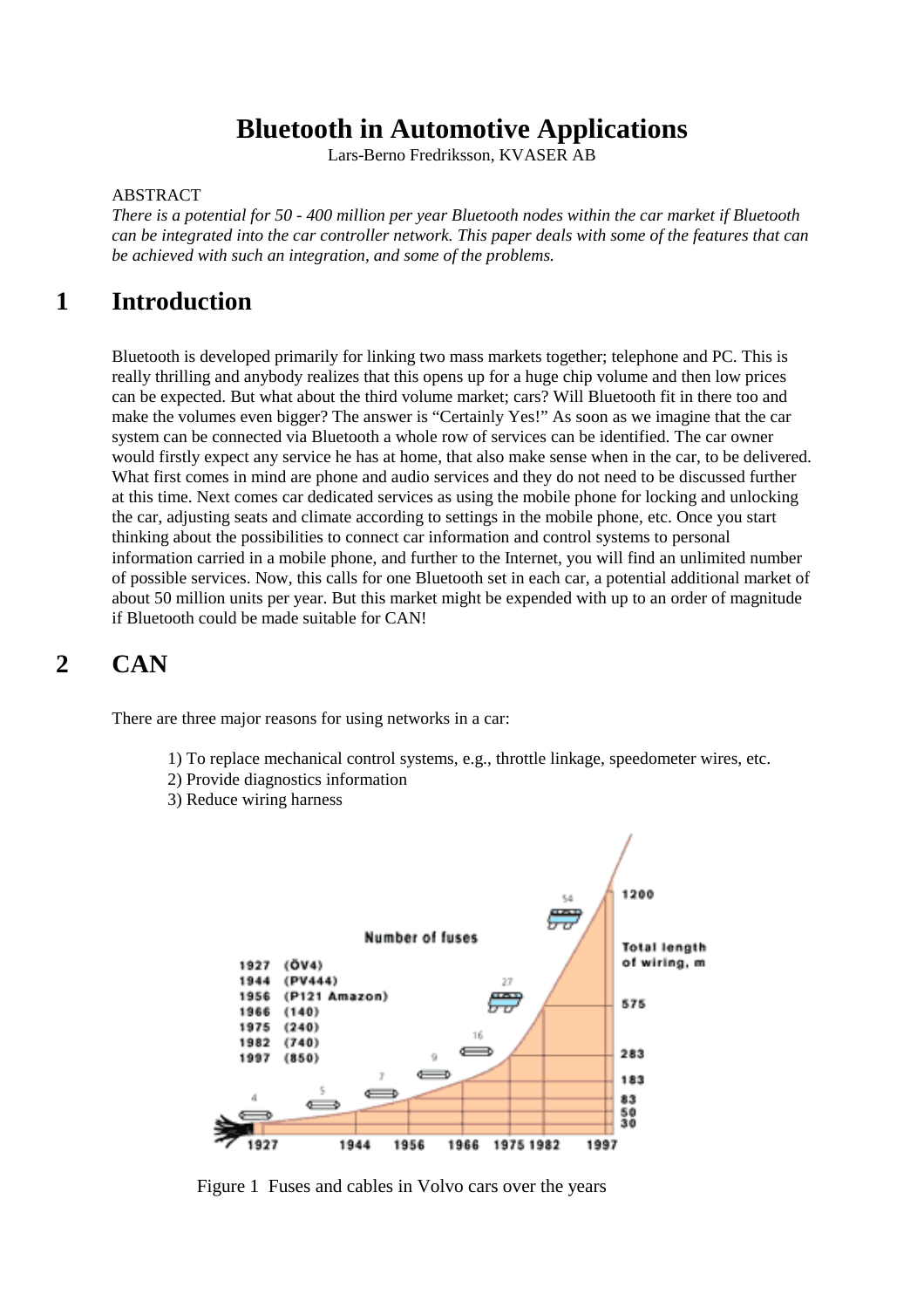Most new cars of today have an electronic system consisting of several micro controllers distributed in the car and connected to each other via a serial bus. This technology has evolved during the past ten years and now there is a well established basic protocol for such networks, the ISO 11898 Controller Area Network, in short "CAN."



Figure 2 CAN network in a car

| Bit rate                           | Adjustable, $\leq$ 1 Mbit/s                                                                           | Depending on cable length and                                                                                                                                                                                                                            |
|------------------------------------|-------------------------------------------------------------------------------------------------------|----------------------------------------------------------------------------------------------------------------------------------------------------------------------------------------------------------------------------------------------------------|
|                                    |                                                                                                       | oscillator quality. Maximum<br>bus length is 40 m at 1Mbit/s                                                                                                                                                                                             |
| Transmission type                  | <b>Broadcast</b>                                                                                      | Every node receive every<br>message and participate in<br>error checking                                                                                                                                                                                 |
| Raw message length                 | 47 - 150 bits                                                                                         |                                                                                                                                                                                                                                                          |
| Usable message length              | 11 - 94 bits                                                                                          | Usually 0 - 8 byte data                                                                                                                                                                                                                                  |
| Buss access                        | <b>Collision Detection Multiple</b><br><b>Access / Collision Resolution</b><br>by Bitwise Arbitration | Each message has a unique<br>priority. When the bus is free,<br>any transmitter is allowed to<br>transmit. If collision occurs,<br>the message with highest<br>priority wins the bus. The<br>losers tries again when the<br>ongoing message is completed |
| Error detection                    | CRC-, bit-, bit stuff-, frame-<br>and acknowledgment-errors                                           | Extremely low probability for<br>undetected erroneous<br>messages                                                                                                                                                                                        |
| Data consistency within the<br>net | Guaranteed                                                                                            | All nodes have received a<br>message and found it error free<br>before it is accepted                                                                                                                                                                    |
| Latency time                       | Predictable                                                                                           | Depends on message priority<br>and scheduling method. The<br>maximum latency of a<br>message can often be kept<br>below 1 ms.                                                                                                                            |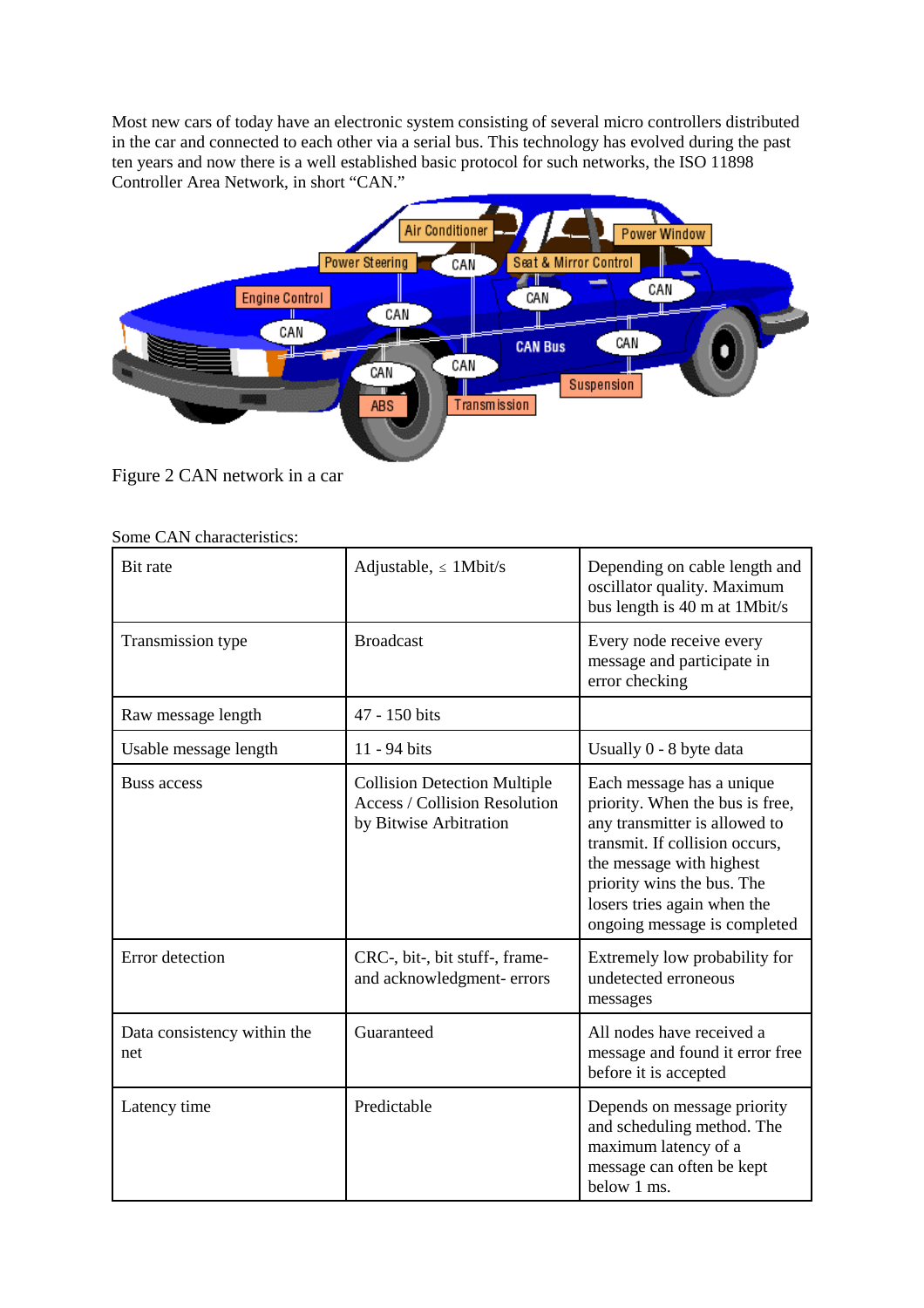CAN is a very robust and efficient protocol for wire transmission but unsuitable for radio transmission. The very reason for this that CAN fundamentally relies on a mechanism of simultaneous transmission and reception of bits, zero being dominant and overwriting one. This bitwise behavior of the protocol requires that nodes are synchronized to each other within a fraction of a bit time. Thus, the minimum bit length (maximum bit rate) is coupled to the signal path. When transmission takes place on a wire the signal path is known and constant and this ideal for CAN. Usually the signal path for radio waves is variable within a wide range and this makes radio less attractive for CAN. Further, to achieve the bitwise arbitration, a radio for CAN has to be true full duplex. This leads to an architecture where radios are used as bridges or gateways.

As Bluetooth has a maximum bit rate of 1 Mbit/s and that there is no bit-by-bit transfer of the CAN messages, it is obvious that we have to face that the radio transmission will be a bottleneck. Thus, in order to make Bluetooth attractive for the car industry, it must be possible to minimize this drawback.

### **3 Bluetooth in cars**

The new generations of cars will have an increasing number of micro controllers connected via two or more networks. An advantage of this is that the cars can be individually customized by software, another that the car to a great extent can have self diagnostic functions. To fully use such features, it is necessary to have a bi-directional communication between the car system and production tools as well as service tools for downloading new software and parameters and uploading of status and diagnostics messages. These production and service tools will, to a great extent, be based on PC technology. The connection between the car system and the tool is made via a cable, either directly to the CAN bus or via a gateway. The cheapest way is to connect the PC directly to the CAN bus by a drop line but this has to be short: According to the CAN standard it should be less than 30 cm at 1 Mbit/s bit rate. In practice it can be somewhat longer but still impractically short. In new designs, most probably a CAN/USB gateway will be used and then Bluetooth can be considered an alternative as it would be a great advantage to have a wireless communication between the car and service tools. Let us take a look at the pros and cons of USB and Bluetooth:

|                 | <b>USB</b>      | Bluetooth                |
|-----------------|-----------------|--------------------------|
| Data throughput | $++$            | $\overline{\phantom{a}}$ |
| Latency         | $++$            | --                       |
| Security        | $^{+}$          |                          |
| Mobility        | $\qquad \qquad$ | $+++$                    |
| Price           | $+$             |                          |
| Versatility     | -               | $+++$                    |

We can see that the main advantage of Bluetooth is the wireless connection and that it can be used not only for car production and service but also for other services appreciated by the car owner. The major disadvantages are latency and security. Bluetooth is developed to be an open connection between any item but for car systems dedicated connections are preferred in most cases.

#### 3.1 Bluetooth in car production

In the car production a lot of software is downloaded as a final step in the production line. This is an application where Bluetooth would be ideally suited. A Bluetooth base station is connected to the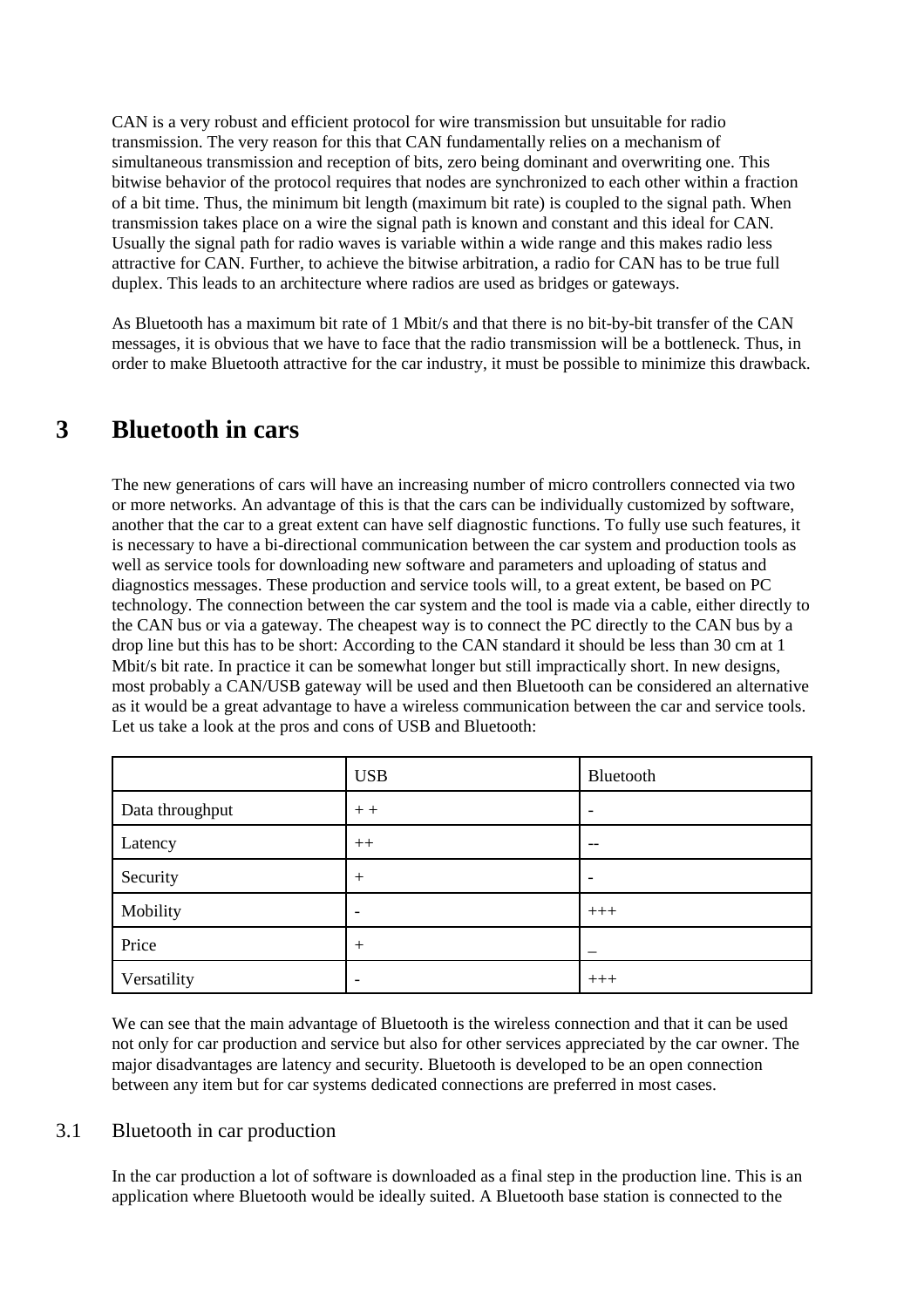production fieldbus. When the car on line gets connected to the Bluetooth base station, it uploads it serial number. The production computer then downloads the software for this very car via the fieldbus to the base station, who in turn transmit it to the car. However, this is a dedicated use and no other Bluetooth units than those installed in the cars should get connected to the cell. This might need some changes in the MAC layer.



Figure 3 Bluetooth in a car production line

#### 3.2 Bluetooth for car service

A scenario for using Bluetooth could be:

- 1) When the car enters the service station, its Bluetooth station gets contact with the service stations main computer. This has previously exchanged information with the car computer via the cell phone system.
- 2) The service station main computer alerts the service man allotted the task and his PC establishes contact with the car and downloads any information needed.
- 3) The serviceman gets any work instructions needed on his PC. When servicing the car, he can control and adjust several functions via the PC, e.g., any lights, windows, climate control, engine parameters, etc. He can also download the latest software versions to any Electronic Control Unit (ECU)

The two first items above are not very controversial. They are not time critical but maybe the car manufacturer would like to hide or control some information so they cannot be altered by unauthorized people. But the third item is more tricky. To really utilize the potential of the technique, both hard realtime requirements and privacy has to be met. In future, the car could actually be driven by remote control via a PC! Thus, we can distinguish two modes:

- 1. Connection mode
- 2. Control mode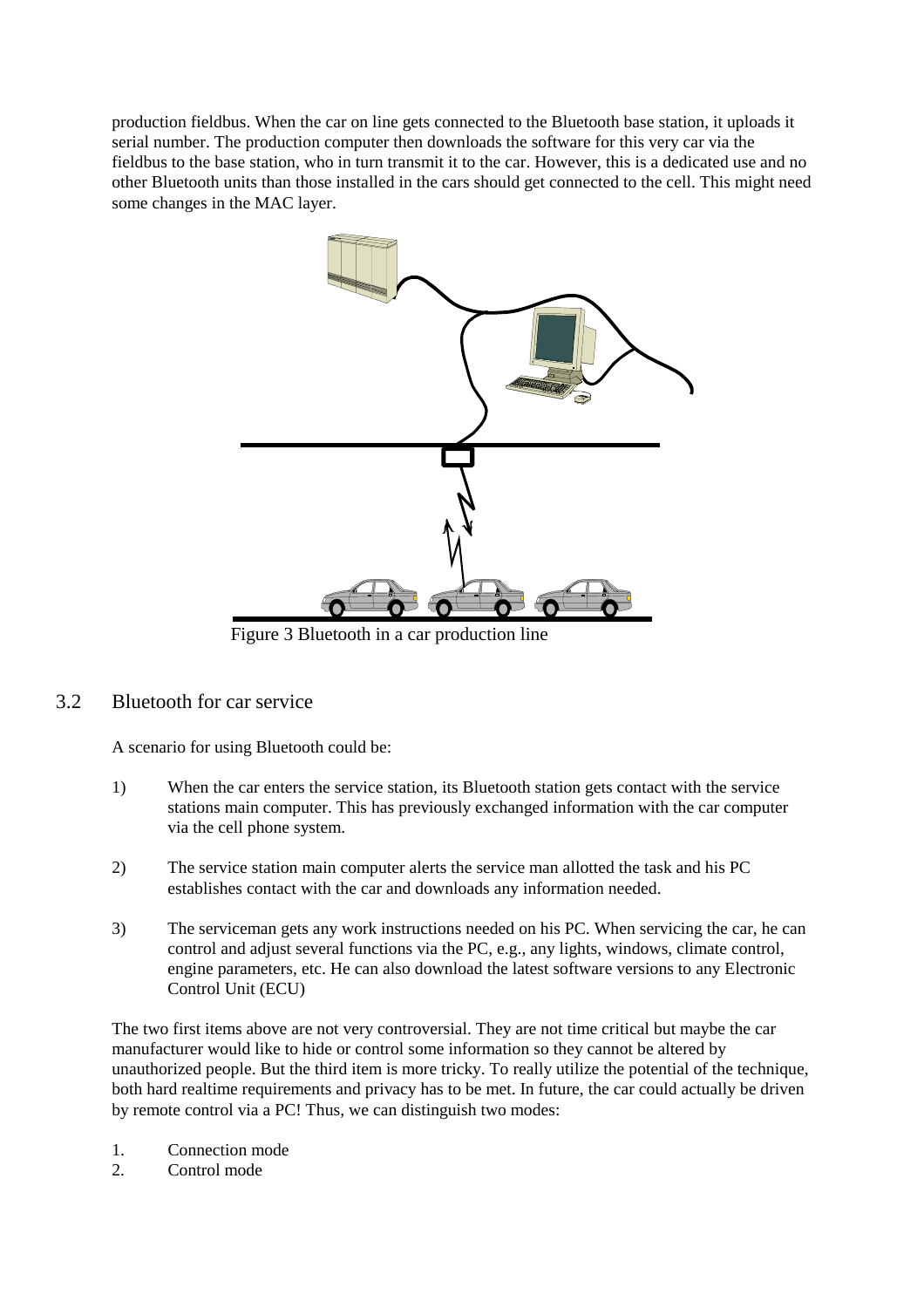In the connection mode, the ordinary Bluetooth MAC layer will probably work fine. Maybe the density of Bluetooth stations in a parking house will cause some problems. In the control mode however, the Bluetooth MAC layer is not very well suited. When connection is established, then only a fast point-to-point link is needed. Any other services, like roaming, neighborhood connection, etc. will only cause problems. As the qualities of a Control Mode MAC are car-maker specific, there must be a possibility to switch from the Bluetooth MAC layer to a custom design MAC layer. There is no need for the Bluetooth consortium to redesign the current MAC layer or to provide a hard realtime MAC alternative. This will be made by the car manufactures themselves or by their organizations. But in order to make it more attractive for the car manufacturers to include a Bluetooth node in each car, i.e., to get the additional 50 million per year market, there should be a way to temporarily substitute the Bluetooth MAC for a custom design MAC.

### 3.3 A Bluetooth network in the car

Flexible cables are always a source of problems. In a car you find them at least at each door, in the front seats and at the steering wheel. Here a short range wireless cable stretcher would be handy. As it is difficult, even for very short ranges, to make a reliable bit-by-bit wireless connected section in a CAN network, the cable stretcher will not be a repeater but a bridge. The effect of this is that the cable stretcher will divide the CAN net into two nets, even one of the nets will consist of one node only. This ends up in high complexity and cost.

As a short range point-to-point cable stretcher would require fourteen radio units, still requiring network-to-network capability, such an architecture would not be attractive. A solution with one base station connected to the CAN network and radio nodes in the doors, seats and the steering wheel hub is more probable as this would require only eight stations. Further, the base station would be the same as for the PC and mobile phone connection. The cell stations will only have to communicate with the base station and any other Bluetooth features will only create problems. Thus, it would be an advantage to have customized MAC layer from a technical point of view. The cost for these stations has also to be low and the reduced MAC layer might also lead to cheaper hardware. If Bluetooth hardware can meet the requirements, we have a potential market of and additionally 350 million units per year.



Figure 4 A CAN/Bluetooth network